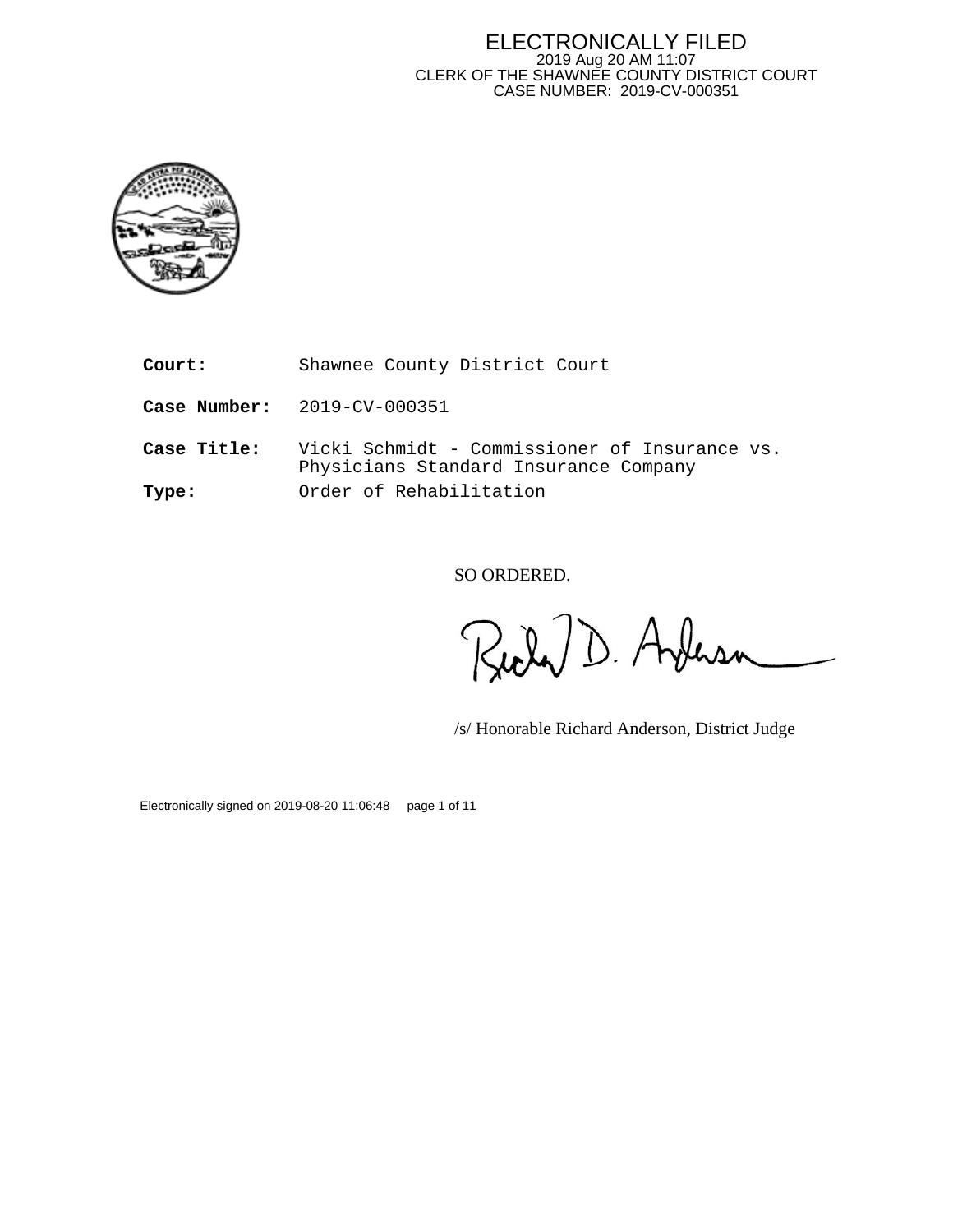### **IN THE DISTRICT COURT OF SHAWNEE COUNTY, KANSAS DIVISION 2**

)

VICKI SCHMIDT, ) COMMISSIONER OF  $\qquad \qquad$  ) INSURANCE, ) *In her Official Capacity,*  $($ Petitioner,

 $\mathbf{v}\mathbf{s}$ .

COMPANY,

) PHYSICIANS STANDARD INSURANCE )

) Case No. 2019 CV 351

Respondent. )

## **ORDER OF REHABILITATION**

)

 Now on this date, Petitioner Vicki Schmidt, in her capacity as the Kansas Commissioner of Insurance ("Commissioner" or "Petitioner"), appears by counsel upon the *Petition for Rehabilitation of Domestic Insurer* ("Rehabilitation Petition") pursuant to the Kansas Insurers Supervision, Rehabilitation and Liquidation Act, K.S.A. § 40-3605, *et seq*. (the "Act"). Respondent also appears by counsel. On the evidence and consent presented, the Court finds:

1. The jurisdiction and venue of this proceeding are proper under K.S.A. § 40-3616.

2. Physicians Standard Insurance Company is a domestic stock insurance company

organized under the laws of the State of Kansas.

3. Based on the Kansas Insurance Department's investigation of Physicians Standard Insurance Company to date, the Commissioner has determined the company is in such condition that the further transaction of business would be hazardous financially to its policyholders, creditors, or the public.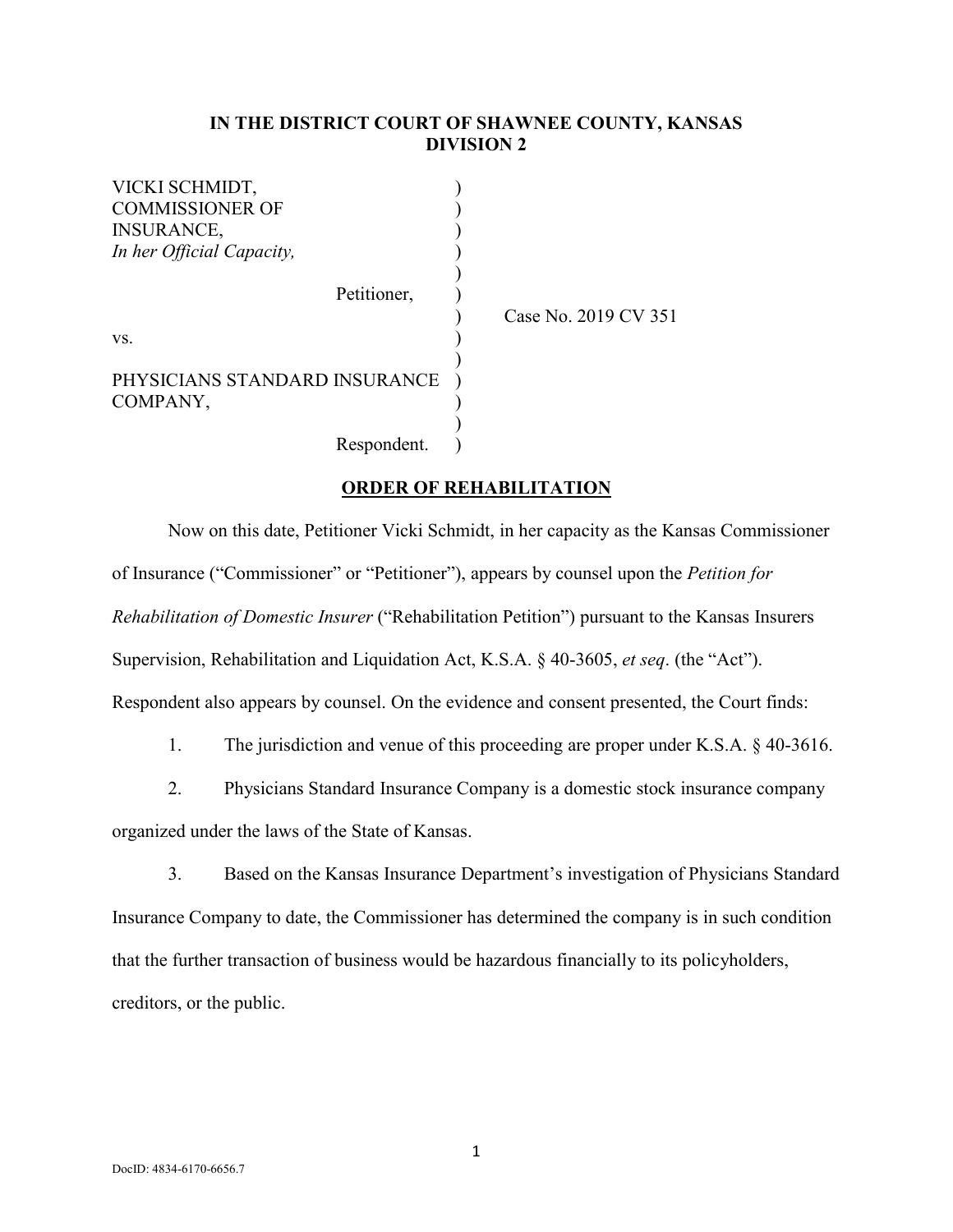4. The board of directors of Physicians Standard Insurance Company has consented to rehabilitation, which is a sufficient, independent ground upon which this Court may enter an order of rehabilitation under K.S.A. § 40-3616(i).

5. The Court finds that good cause exists to grant the Commissioner's Rehabilitation Petition. **IT IS THEREFORE ORDERED, ADJUDGED AND DECREED** as follows:

6. *Appointment of the Rehabilitator.* Petitioner Vicki Schmidt, in her capacity as Commissioner of Insurance, and her successors in office, is appointed rehabilitator of Physicians Standard Insurance Company (the "Rehabilitator"), with all the rights, duties, powers and obligations under law and under K.S.A. § 40-3605, *et seq*. The Rehabilitator may take such actions as she deems necessary or appropriate to reform, revitalize, and rehabilitate Physicians Standard Insurance Company. Neither the grant herein of specific authority to the Rehabilitator nor the imposition herein of specific duties upon the Rehabilitator shall be interpreted to diminish the authority conferred upon the Rehabilitator by those sections.

7. *Possession of Property.* The Rehabilitator shall forthwith take possession and title of Physicians Standard Insurance Company and all of its books, records, accounts and all other assets and property, wherever located and in whatever form, subject to the supervision of this Court.

8. *Stay of Litigation and Other Proceedings Against PSIC.* All actions or proceedings in this State, including any arbitration, in which Physicians Standard Insurance Company is a party or is defending a party, are stayed for at least ninety (90) days from the date of this Order and for such additional time as is necessary for the Rehabilitator to obtain proper representation and prepare for further proceedings.

9. The following actions are also stayed: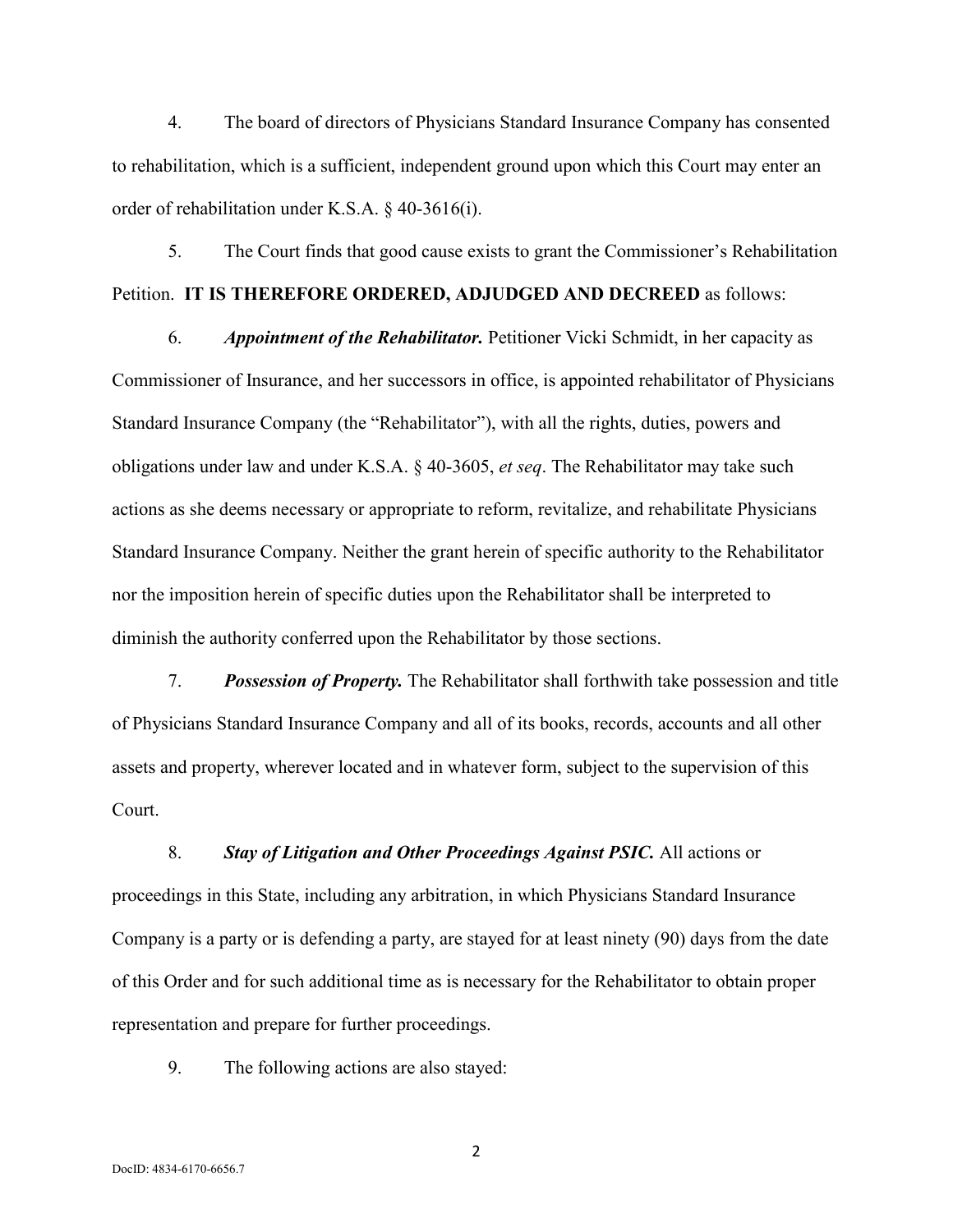a. Any act to obtain possession or property of PSIC or to exercise control over property of PSIC.

b. Any act to create, perfect or enforce any lien against property of PSIC.

c. Any act to create, perfect or enforce against property of PSIC any lien to the extent that such lien secures a claim that arose before the commencement of this delinquency proceeding;

d. Any act to collect, assess, or recover a claim against PSIC that arose before the commencement of this delinquency proceeding.

e. Any setoff of any debt owing to PSIC that arose before the commencement of this delinquency proceeding.

10. The Rehabilitator shall immediately consider all litigation pending outside this state against Physicians Standard Insurance Company or against a party that Physicians Standard Insurance Company is defending, and shall petition the courts having jurisdiction over that litigation for stays whenever necessary to protect the estate of Physicians Standard Insurance Company.

11. *Reports to the Court.* The Rehabilitator shall make semi-annual accountings and report to the Court each year. The first accounting and report shall be due on or before the  $120<sup>th</sup>$ day following the entry of this Order.

12. *Contracts.* Pursuant to K.S.A. § 40-3617(c), this Order shall not constitute an anticipatory breach of any contract of Physicians Standard Insurance Company, nor shall it be grounds for retroactive revocation or retroactive cancellation of any contracts of said company, unless such revocation or cancellation is made by the Rehabilitator pursuant to K.S.A. § 40- 3618.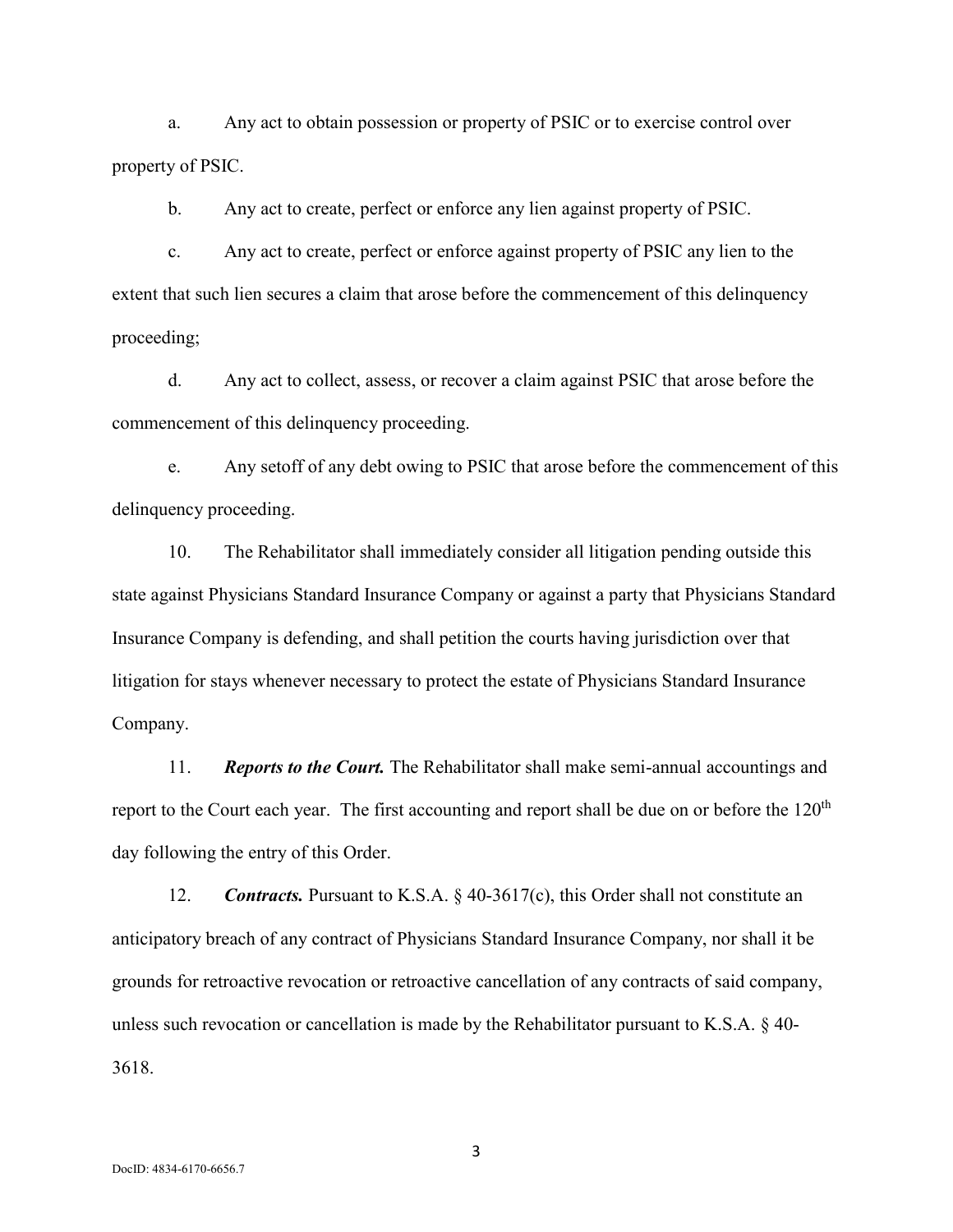13. The Commissioner, as Rehabilitator may modify or cancel any contract or agreement that, in the Rehabilitator's sole discretion, is not in the best interests of Physicians Standard Insurance Company or its policyholders or other creditors.

14. *Immunity.* The Rehabilitator, her successors, special deputies, employees, agents and attorneys, and all employees of the State of Kansas, when acting with respect to the rehabilitation of Physicians Standard Insurance Company, shall enjoy official immunity and be immune from any claim against them personally while acting in good faith in the performance of their functions and duties in connection with the rehabilitation during the period of rehabilitation.

15. *Special Deputy and Other Assistance.* The Commissioner, as Rehabilitator, may appoint one or more special deputies who shall have all the powers and responsibilities of the Rehabilitator, and the Commissioner may employ such counsel, clerks, and assistants as deemed necessary.

16. The compensation of the special deputy, counsel, clerks and assistants, and all expenses of taking possession of Physicians Standard Insurance Company and of conducting the proceedings shall be fixed by the Commissioner with approval of the Court and shall be paid from the assets of Physicians Standard Insurance Company.

17. The Rehabilitator is authorized to immediately proceed to pay all outstanding debts as of the date of this Order that are owed by Physicians Standard Insurance Company to any professional entity that has been hired by either Physicians Standard Insurance Company or the Commissioner in connection with this matter. As a condition to the payment of such debts, the Rehabilitator shall obtain from such professional a written acknowledgement that the payment of the outstanding indebtedness is subject to final review and approval by this Court and that, in the event that the Court determines that the fees paid are not reasonable, the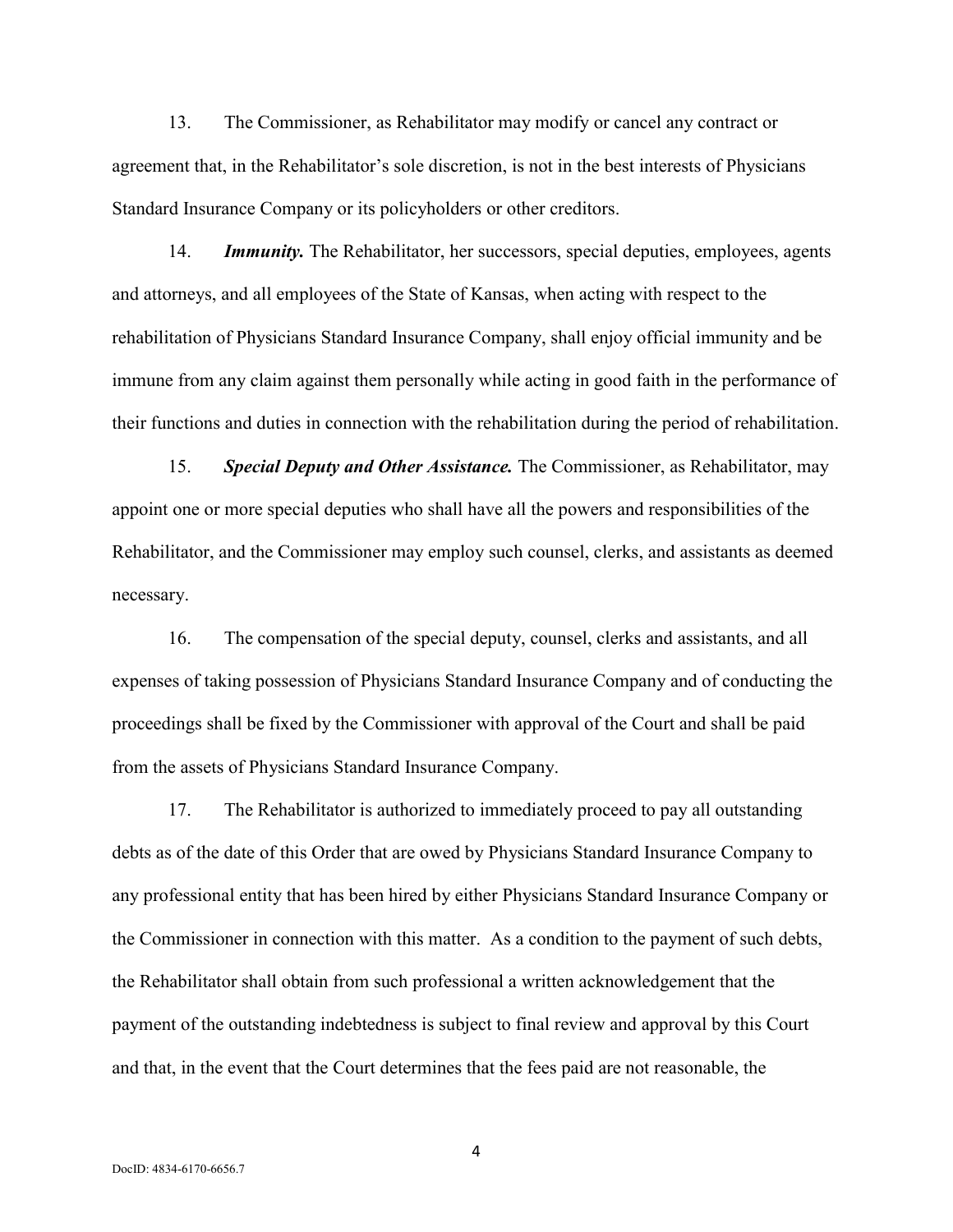professional shall be subject to an order of this Court requiring the disgorgement of any fees that were overpaid by the Rehabilitator. In determining the reasonableness of any fees paid this Court shall apply the normal and customary law that is applied in determining the reasonableness of a professional's fees. Within ninety (90) days following entry of this Order the Rehabilitator shall file with the Court an accounting of all fees paid to professionals as allowed by this paragraph and the Rehabilitator shall seek final approval of those fees. In the event the final approval is given by this Court then such fees shall no longer be subject to possible further disgorgement.

18. *Management of the Company.* The powers of the respective officers, managers, and directors of Physicians Standard Insurance Company are hereby suspended. The Rehabilitator shall have all the powers of the officers, managers, and directors of Physicians Standard Insurance Company.

19. The Rehabilitator shall have full power to direct and manage, to hire and discharge employees subject to any contract right they may have.

20. The Rehabilitator shall have full power to deal with the property and business of Physicians Standard Insurance Company.

21. *Legal Action/Preservation of Assets.* The Rehabilitator is authorized and directed to seek all other relief that the Rehabilitator deems necessary to preserve and protect the assets of Physicians Standard Insurance Company, wherever they may be located, and minimize, reduce, compromise or eliminate any existing or potential claims against Physicians Standard Insurance Company. This authority expressly includes, but is not limited, seeking a stay of any litigation pending against Physicians Standard Insurance Company in any Federal Court or in any state outside of Kansas and working with the Commissioners and/or Directors of the respective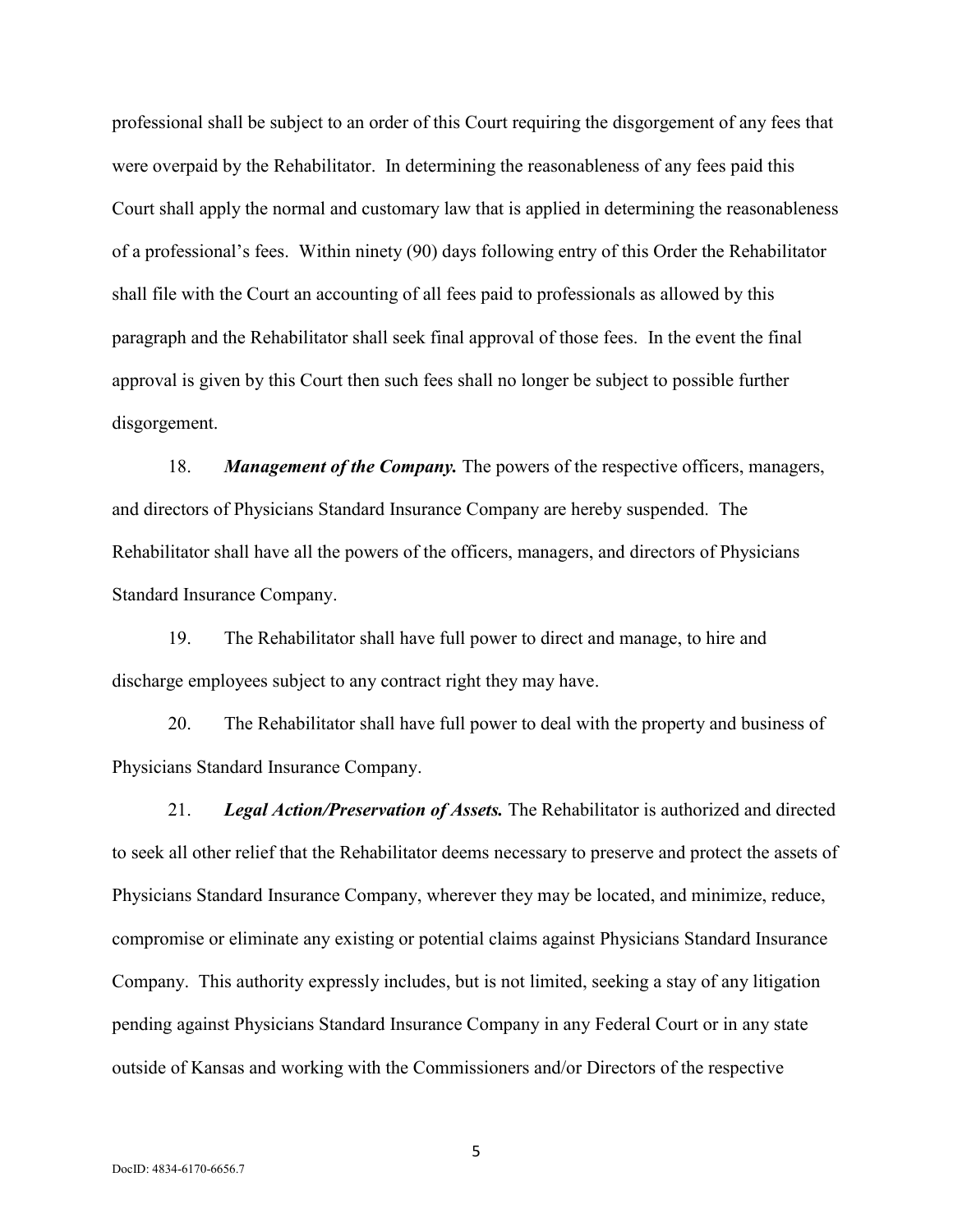Departments of Insurance in other states where Physicians Standard Insurance Company has ongoing dealings including the institution of any legal proceedings ancillary to this matter.

22. The Rehabilitator shall have full power and authority under K.S.A. §§ 40-3629 and 40-3630 to avoid and recover fraudulent transfers. The Rehabilitator is hereby authorized to pursue any claims or other causes of action that any current or former creditors of Physicians Standard Insurance Company could assert against any other entity under the Kansas Uniform Fraudulent Transfer Act, K.S.A. § 330-201, *et. seq.*

23. The Rehabilitator shall further have all power to pursue all appropriate legal actions and remedies on behalf of Physicians Standard Insurance Company and its policyholders and creditors, subject to any specific limitations that may arise out of an order of this Court pursuant to the Memorandum of Understanding and related resolution by the Board of Directors of Physicians Standard Insurance Company following review and approval of that Memorandum of Understanding by this Court.

24. The Rehabilitator shall succeed to and control any and all legal privileges held by Physicians Standard Insurance Company.

25. *Prohibitions Applicable to Former Affiliated Persons and Entities.* Pursuant to K.S.A.  $\S$  40-3609, all entities and persons (as that term is defined by K.S.A.  $\S$  40-3607(m)), including, but not limited to, the officers, directors, agents, current and former contractors or vendors, and employees of Physicians Standard Insurance Company, are enjoined from:

- a. Transacting the business of Physicians Standard Insurance Company, other than as directed by the Rehabilitator, her successors or authorized representatives;
- b. Transferring property of Physicians Standard Insurance Company without the approval of the Rehabilitator, her successor or authorized representatives;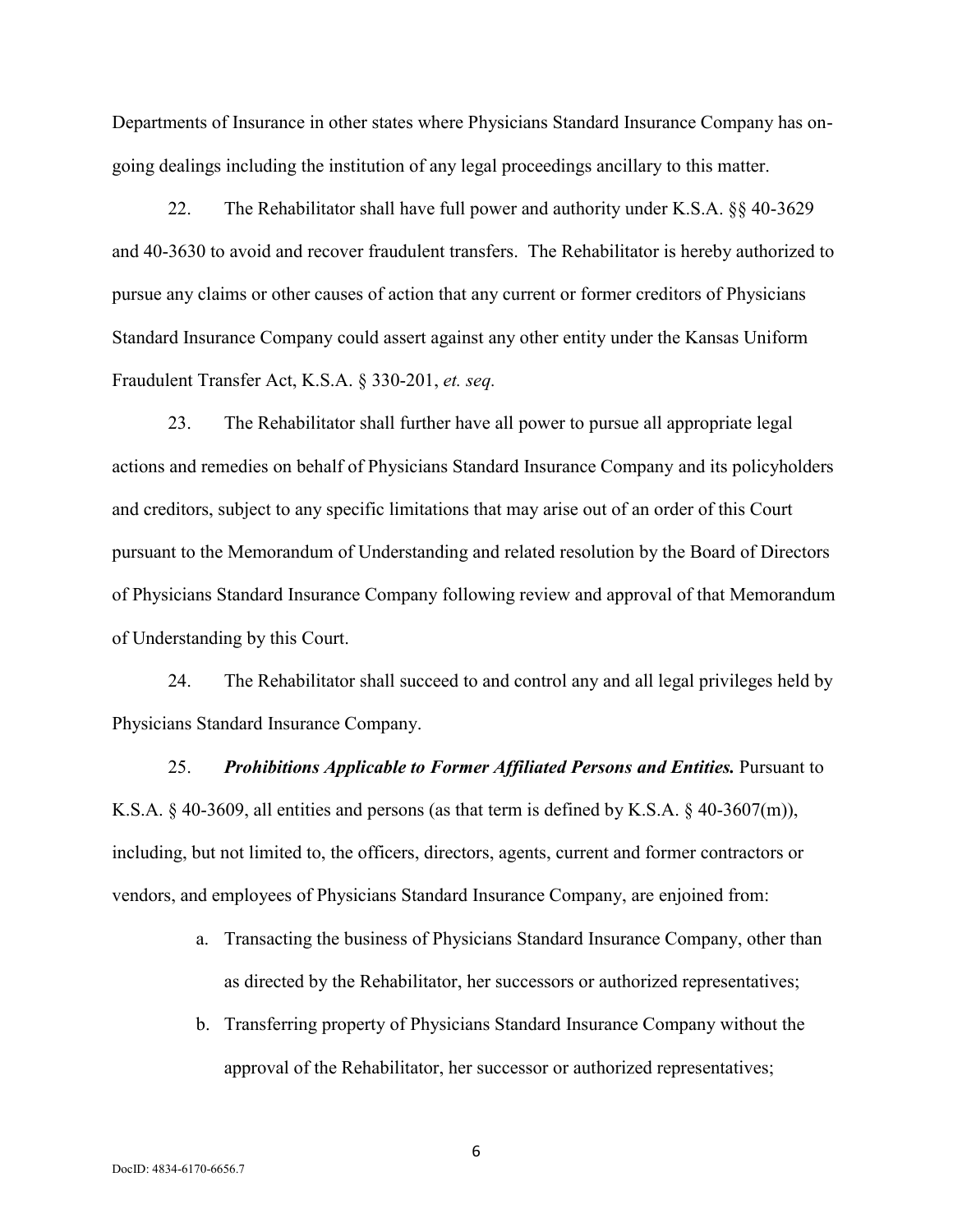- c. Interfering with the Rehabilitator's actions authorized by this Order or by the Act or any proceeding of Physicians Standard Insurance Company under the Act;
- d. Wasting the assets of Physicians Standard Insurance Company;
- e. Dissipating and transferring bank accounts or any property or other assets of Physicians Standard Insurance Company;
- f. Withholding any books, accounts, documents or other records relating to the business of Physicians Standard Insurance Company from the Rehabilitator, her successors or her authorized representatives;
- g. Taking any action that might lessen the value of the assets of Physicians Standard Insurance Company;
- h. Instituting or further prosecuting any actions or proceedings on behalf of Physicians Standard Insurance Company without the permission of the Rehabilitator, her successors or authorized representatives;
- i. Obtaining preferences, judgments, attachments, garnishments or liens against Physicians Standard Insurance Company, its assets or its policyholders;
- j. Levying execution against Physicians Standard Insurance Company, its assets, or its policyholders;
- k. Making any sale or deed for nonpayment of taxes or assessments that would lessen the value of the assets of Physicians Standard Insurance Company;
- l. Threatening or contemplating any other action that might lessen the value of Physicians Standard Insurance Company's assets or that might prejudice the rights of its policyholders, creditors, or shareholders, or the administration of any proceeding involving Physicians Standard Insurance Company under the Act; and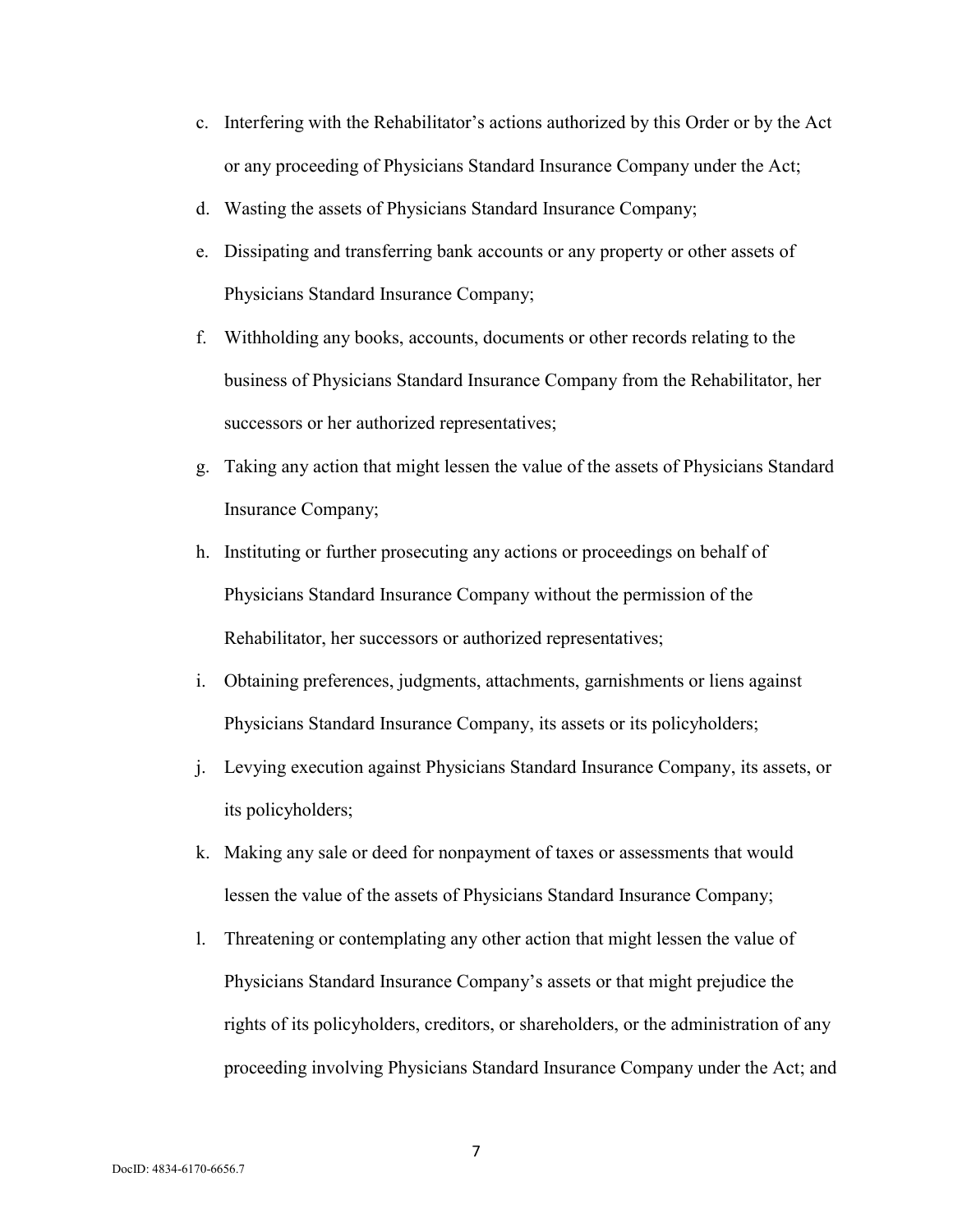m. Paying any debts owed to Physicians Standard Insurance Company (including rental payments) to anyone other than the Rehabilitator, her successors or authorized representatives.

26. *Cooperation with the Rehabilitator.* Any current and former officer, manager, director, trustee, owner, employee, contractor, vendor, or agent of Physicians Standard Insurance Company, or any other entity or person (as that term is defined by K.S.A.  $\S$  40-3607(m)) with authority over or in charge of any segment of its affairs at any time, shall cooperate with the Rehabilitator.

27. All officers, managers, directors, owners, employees, attorneys (including outside counsel) or other agents or representatives of Physicians Standard Insurance Company, or any other persons with authority over or in charge of any segment of the affairs of Physicians Standard Insurance Company, including any person who exercises control directly or indirectly over activities of Physicians Standard Insurance Company or any other affiliate of Physicians Standard Insurance Company, shall and are hereby ordered to, cooperate with the Commissioner by:

a. Promptly replying in writing to any inquiry from the Commissioner;

 b. Making available to the Commissioner any books, accounts, documents or other records or information or property of or pertaining to Physicians Standard Insurance Company and in Physicians Standard Insurance Company's possession, control or custody; and

 c. Not obstructing or interfering with the Commissioner in the conduct of any delinquency proceeding under the Act or any investigation preliminary or incidental thereto.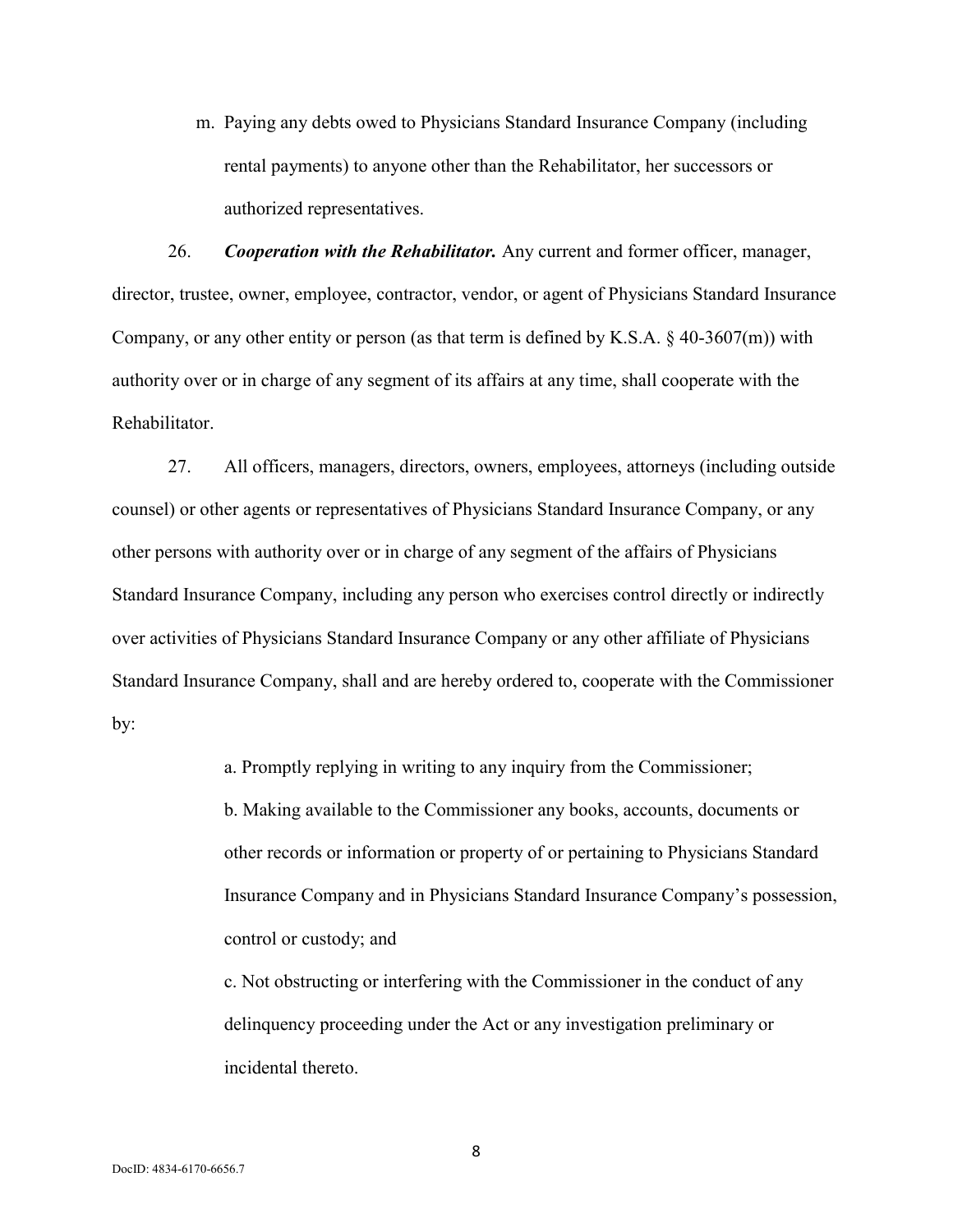28. *Scope of This Order.* Nothing in this Order of Rehabilitation may be construed as a "final order of liquidation" or a legal finding that Physicians Standard Insurance Company is "impaired" or "insolvent" and, until further order or action by this Court, Physicians Standard Insurance Company shall not be considered "insolvent" within the meaning of the K.S.A. § 40- 3607(k). However, nothing in this paragraph shall be deemed to prejudice the Commissioner in any way from demonstrating to the Court, based upon a preponderance of the evidence, the date upon which Physicians Standard Insurance Company became insolvent (which date the Court recognizes could predate the entry of this Order).

29. Nothing in this Order shall be deemed to limit or impede in any way any right or authority conferred upon the Commissioner by the Act or other applicable law.

30. This Order shall not be sealed or confidential. The Commissioner shall file this order with the Clerk of the Court so that creditors and the public are put on notice of the rehabilitation.

#### **IT IS SO ORDERED.**

# **THIS ORDER IS EFFECTIVE ON THE DATE AND TIME SHOWN ON THE ELECTRONIC FILE STAMP.**